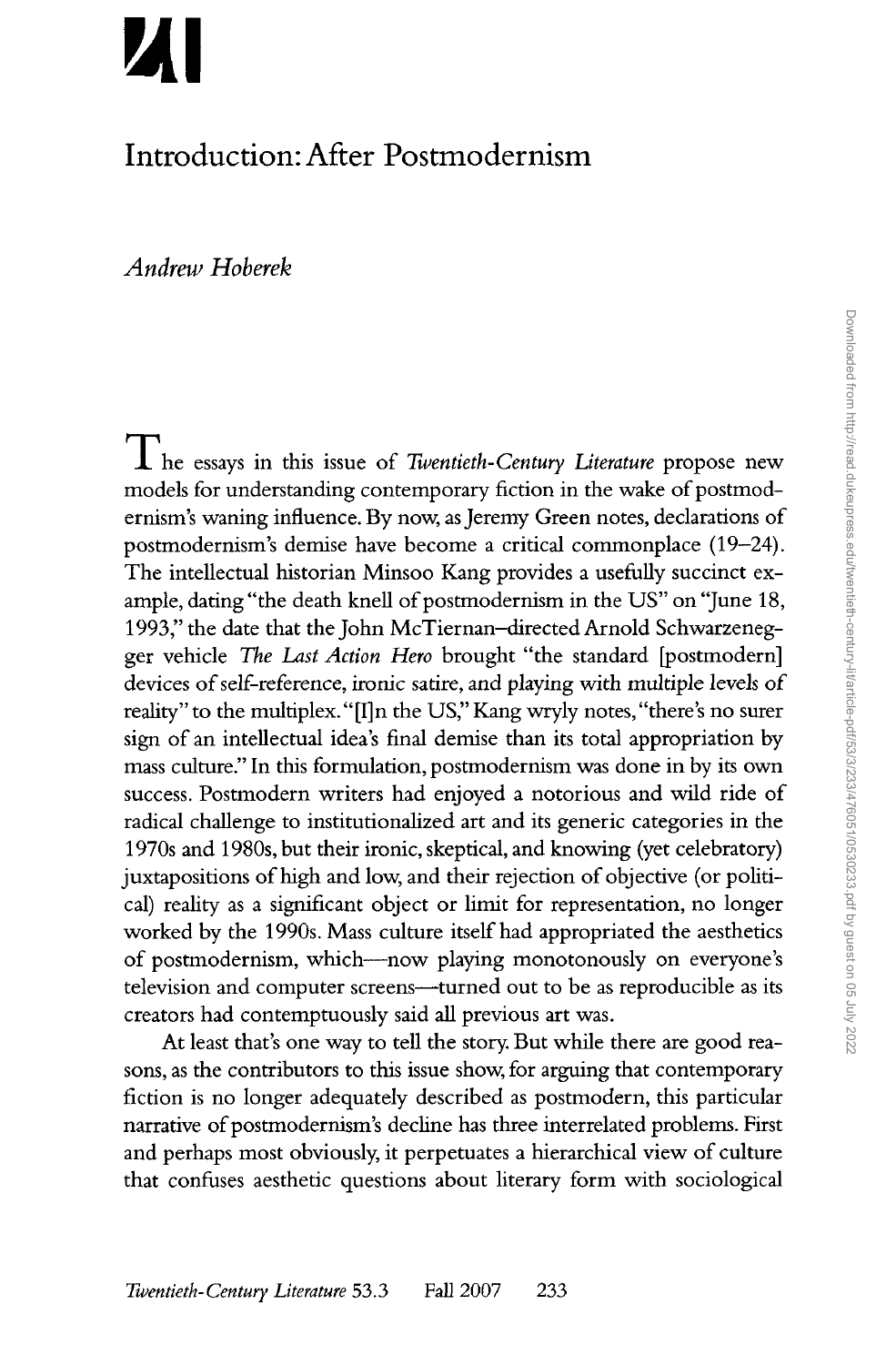#### Andrew Hoberek

ones about the constituencies for such form. This tendency to locate postmodernism's decline not in the waning of its forms but in their successful cultural diffusion points to a second problem with this narrative: its reproduction of the characteristically modernist investment—by and large carried over into high postmodernism— in difficult formal innovation as the defining characteristic of serious literature (Steiner 427–28). This is not to condemn formally challenging fiction in the name of some transparent realism, as Tom Wolfe, Dale Peck, and Jonathan Franzen have done,<sup>1</sup> but rather to criticize the elision of a certain modernist brand of self-conscious technical innovation with literary form in general. Wolfe, Peck, and Franzen ironically reproduce this elision in their own understanding of realism as opposed to, rather than a product of, authors' formal choices. Moreover, as I will suggest below, their polemics— while interesting as a symptom of postmodernism's waning influence—also participate in the inherently progressive and conflictual understanding of literary history that is the third problem with our story of postmodernism's decline. Although these authors champion a premodernist realism, that is, they evince a modernist understanding of literary change as grounded in periods of sweeping innovation that set aside their now-outmoded predecessors. While this model of literary history has been carried over into and codified in postmodernism, it in fact obscures the messy circumstances of postmodernism's own emergence and the parallels between this process and the contemporary state of fiction.

Kang, for instance, sees the current post-postmodern period of becalmed anticipation or "lull" as radically different from earlier periods of Western intellectual history characterized by intense conflict between dominant and emergent paradigms. But this assessment, while having some purchase in the field of cultural theory that spurs Kang's remarks, mischaracterizes the history of post-World War II American fiction. The current state of such fiction—in which postmodernism in the strong sense constitutes just one, no longer particularly privileged stylistic option among many—in fact resembles nothing so much as the state that followed the triumphant years of modernism. While American fiction after 1945 had clearly departed from the modernist path (unlike painting, where abstract expressionism constituted an Americanized extension of the modernist revolution), neither did it offer a clear alternative to modernism. As the essays that Marcus Klein collects in his 1969 volume *The American Novel Since World War II* suggest, critics in this period were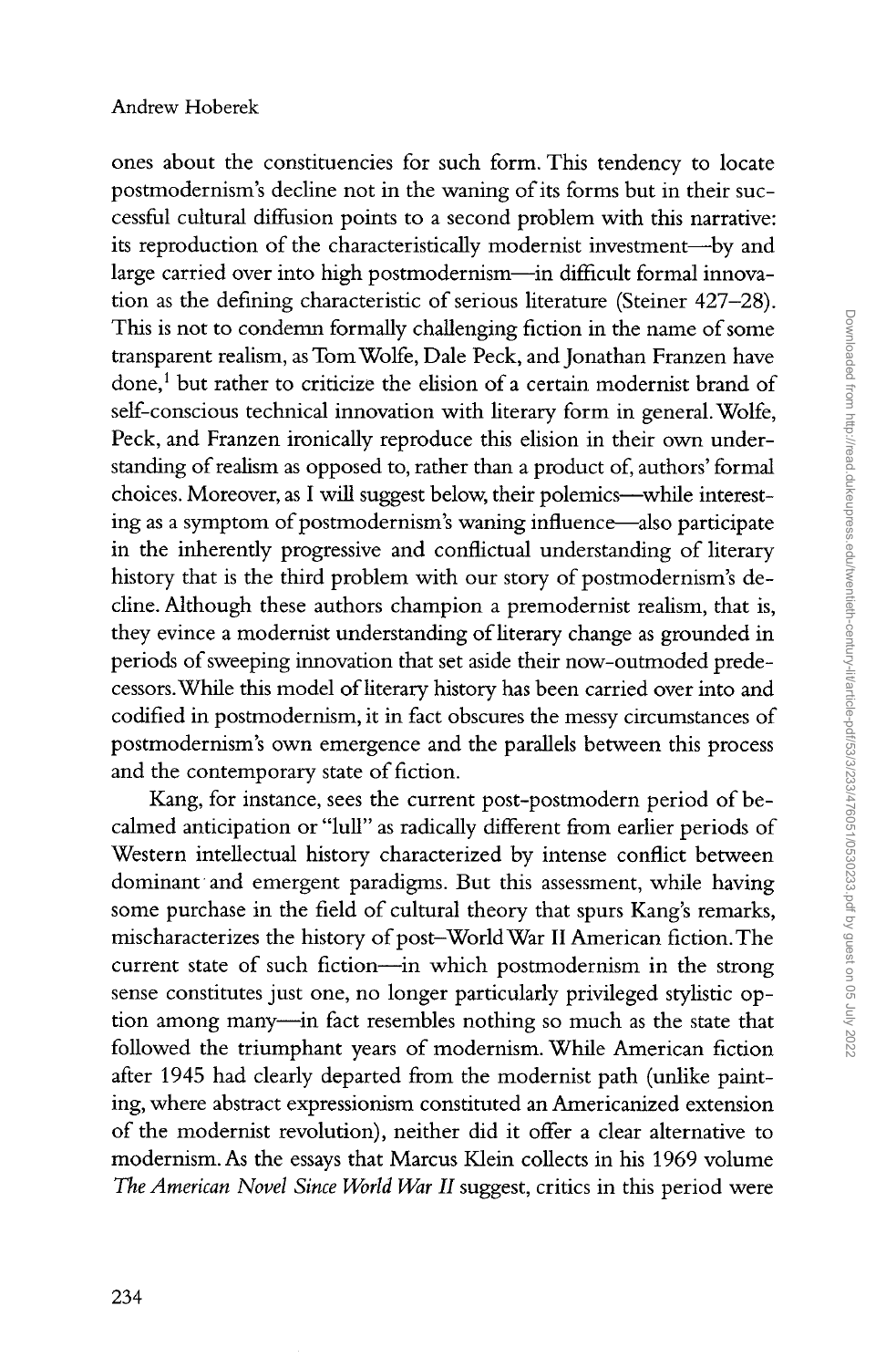acutely concerned with the waning of modernism, which like postmodernism today had become institutionalized and routinized (albeit not in mass culture but in the still partly autonomous realm of the university). But these critics had not yet distinguished postmodernism from competing styles or identified it as the dominant mode of serious fiction. It is true, for instance, that Irving Howe uses the scare-quoted term "postmodern" in the 1959 essay included in Klein's collection (137). But for Howe the postmodern remains a temporal rather than a formal category: he defines it with reference to an external condition (the rise of "mass" society" [130] and the disappearance of the "fixed social categories" [137] upon which modernism battened), and he includes in his account authors (Bernard Malamud, J. D. Salinger, Saul Bellow) whose work we would now no longer consider postmodern. It is only toward the end of Klein's anthology, and the period that it covers, that something like what we consider to be postmodernism comes into view, albeit under other names such as black humor (Feldman). And even the final essay in the volume, John Barth's 1967 "The Literature of Exhaustion," has despite its status as a postmodern manifesto—more to say about Jorge Luis Borges than any of Barth's contemporaries. Perhaps most tellingly, Thomas Pynchon gets only three entries in Klein's index, compared to Bellow's 28. Similarly, Tony Tanner's classic 1971 study of contemporary American fiction *City of Words* gives authors like Pynchon and William Burroughs more or less equal space alongside such fifties stalwarts as Bellow, Malamud, and Ralph Ellison (although Tanner includes a speculative conclusion citing William Gaddis, Donald Barthelme, and Richard Brautigan as examples of "how American fiction has moved, and is moving" [393]).

Like the narrative cinema that established itself over its rivals in the early twentieth century, though, postmodernism subsequently achieved a level of cultural hegemony that conferred upon it a retrospective inevitability. Beginning with Leslie Fiedler's and Ihab Hassan's early efforts to devise, in Fiedler's 1970 words, "a Post-Modernist criticism appropriate to Post-Modernist fiction and verse" (271), postmodernism was rapidly institutionalized in journals like *Boundary 2* and in important studies by Brian McHale, Linda Hutcheon, Fredric Jameson, and others.<sup>2</sup> This is not to suggest that postmodernism was merely a critical fiction. Authors like Barth, Burroughs, and Gaddis were clearly producing recognizably postmodern texts in the 1950s, and postmodernism's prominence in the 1970s and 1980s was visible not only in syllabuses and academic jour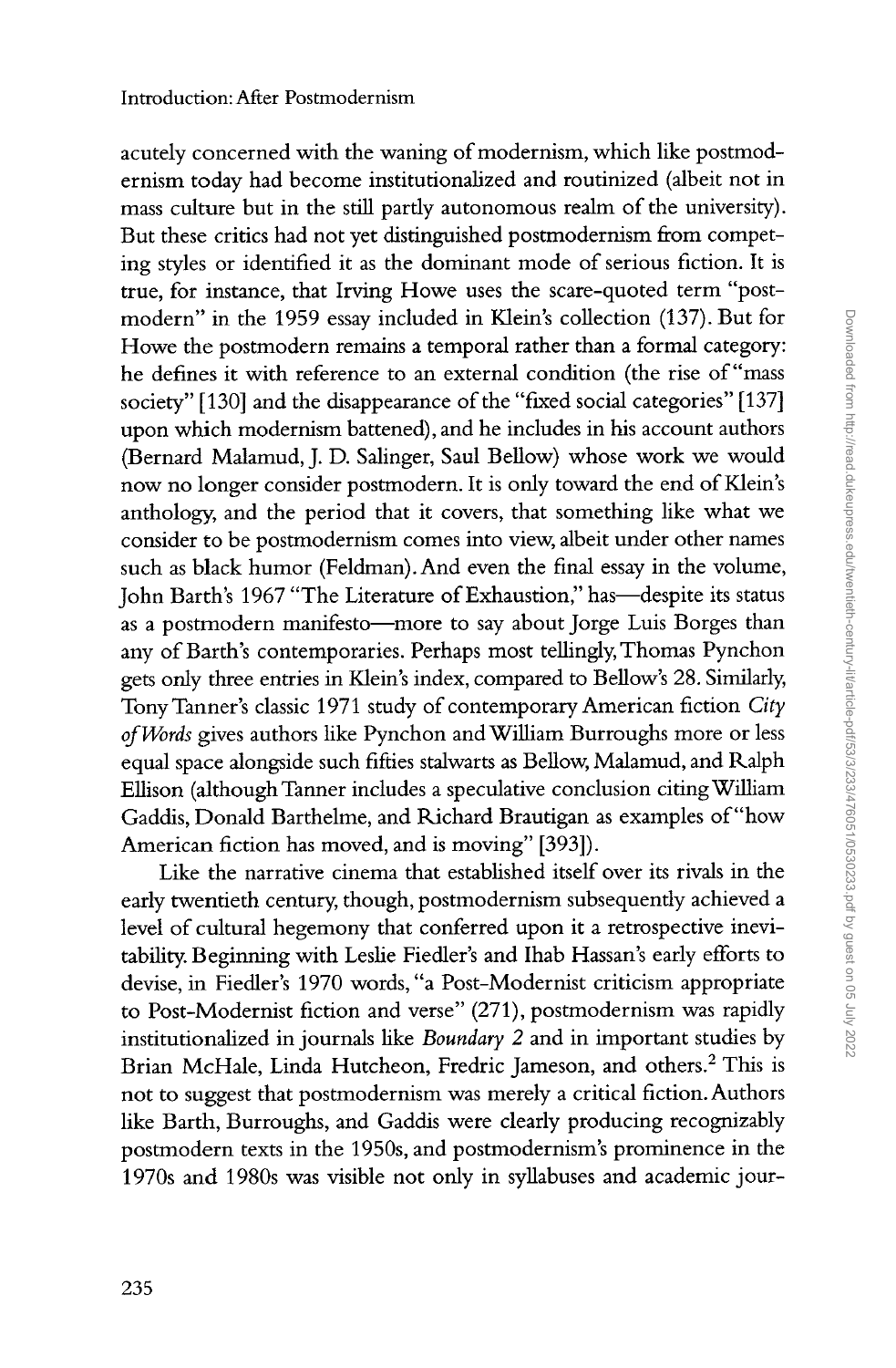nals but also, for instance, in the postmodern turn taken by a decidedly nonacademic author like Philip Roth. Even at its high point, however, postmodernism—and in particular the form of postmodernism defined around self-conscious literary experimentalism— was not the only or even always the dominant player on the literary field. In 1974, a year after the publication of Pynchon's *Gravity's Rainbow*, the original incarnation of the group that now calls itself Fiction Collective Two was founded to provide a venue for authors whose stylistic complexity even then made it hard for them to find commercial publishers.<sup>3</sup> And Wendy Steiner has argued that this period in American literary history is in fact best understood not as purely postmodern but as characterized by the coexistence and frequent commingling of high postmodernist experimentalism, traditional realism, and an autobiographical strain related to both women's writing and the memoir  $(528-29,$  passim).<sup>4</sup>

By this point, I might seem to have undercut this issue's premise by invalidating any basis for distinguishing between contemporary fiction and that of the so-called postmodern period. For one thing, postmodern techniques—even if they no longer play quite the dominant role they once did—have hardly disappeared from contemporary fiction. Green makes a strong case for their ongoing relevance, w hich is also visible in the continued prominence of authors like Pynchon and DeLillo and the work of younger figures like David Foster Wallace, George Saunders, and the writers associated with *McSweeney's*. Indeed, despite Franzen's antipostmodern polemics, his own writing continues to partake of a De-Lilloesque "language of smart commentary" (Wood 208) that, we might speculate in the wake of his well-publicized contretemps with Oprah Winfrey, functions to offset the disturbingly feminizing implications of his turn to domestic fiction.<sup>5</sup> Moreover, the heterogeneity of contemporary fiction has its own analogues in the postmodern era: for the middle-class realism of Susan Choi and Jhumpa Lahiri, the books of John Updike; for the comic-book magical realism of Jonathan Lethem and Michael Chabon, the more traditional version practiced by Toni Morrison; for the picaresques of Han Ong, Jonathan Safran Froer, and Benjamin Kunkel, those of Saul Bellow. Given this, one might feel compelled to say that either fiction was never postmodern—the nominalist position—or it remains postmodern, in Fredric Jameson's sense that "the play of random stylistic allusion" *(Postmodernism* 18) signals the triumph of pastiche and the "disappearance of the historical referent" (25) central to postmodern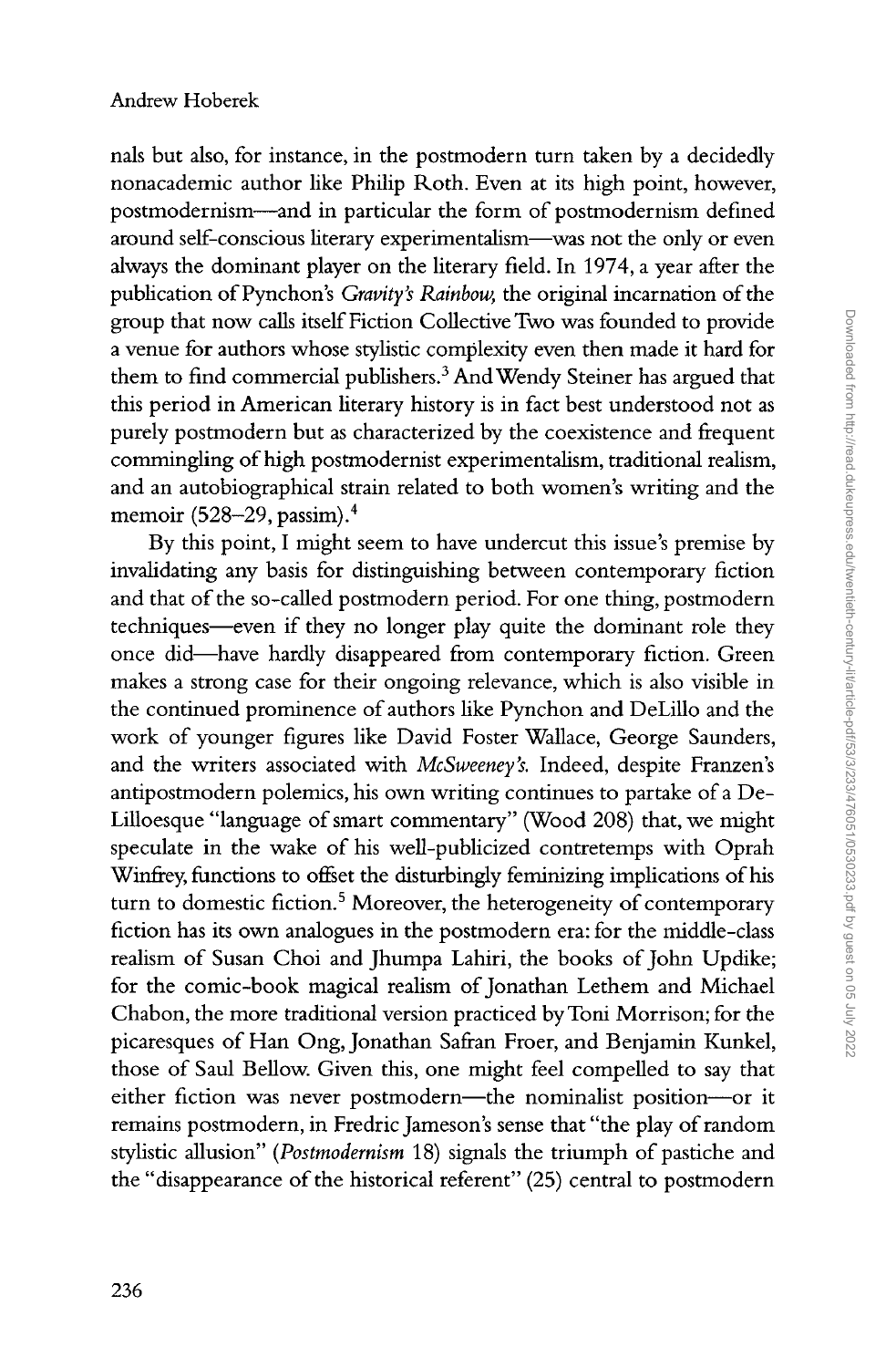culture.6 Crucially, Jameson rejects w hat he calls "merely stylistic" (*Postmodernism* 45) descriptions of postmodernism in favor of an account that escapes postmodernism's own predilection

For breaks, for events rather than new worlds, for the telltale instant after which it is no longer the same; for the "When-itall-changed," as [William] Gibson puts it, or better still, for shifts and irrevocable changes in the *representation* of things and of the way they change. *(Postmodernism* ix; Jameson's italics)<sup>7</sup>

In this regard, both the antipostmodern polemics of Wolfe et al. and the declarations of postmodernism's end like Kang's are, ironically, fundamentally postmodern gestures.<sup>8</sup> Meanwhile, the transformation of capitalism that Jameson describes has, if anything, accelerated since the 1980s, and many of the qualities that he attributes to postmodern culture—the increasing integration of "aesthetic production ... into commodity production generally" *(Postmodernism 4)*, the "random cannibalization of all the styles of the past" (18), the erosion of positions from which to resist or even interpret the dominant culture— seem no less relevant than when he first formulated them.

Yet the "merely stylistic" remains crucially important to those of us who teach and write about contemporary fiction and who face a situation in which (as R achel Adams suggests in her essay in this issue) the postm odern style epitomized by Pynchon no longer provides a self-evident organizing principle for recent writing. Moreover, if we believe that stylistic shifts in works of literature presage, rather than merely symptomatize, larger cultural changes, then such shifts may have relevance beyond the aesthetic realm. The pleasure and the danger alike of thinking about contemporary literature lie in the tenuous nature of any hypotheses we might put forward—a fact that we should keep in mind but that should not stop us from proceeding.

Any effort to distinguish post-postmodern trends must, however, adduce specific aspects of fictional form that both occur across a range of contemporary writing and depart in some way from postmodern norms. One such formal feature occurs in the context of what might at first seem like evidence for postmodernism's ongoing influence: the blurring of high and mass culture central, for instance, to Chabon and Lethem's fascination with comic books or, from the other direction, the rise of the graphic novel to the status of a serious literary mode. But while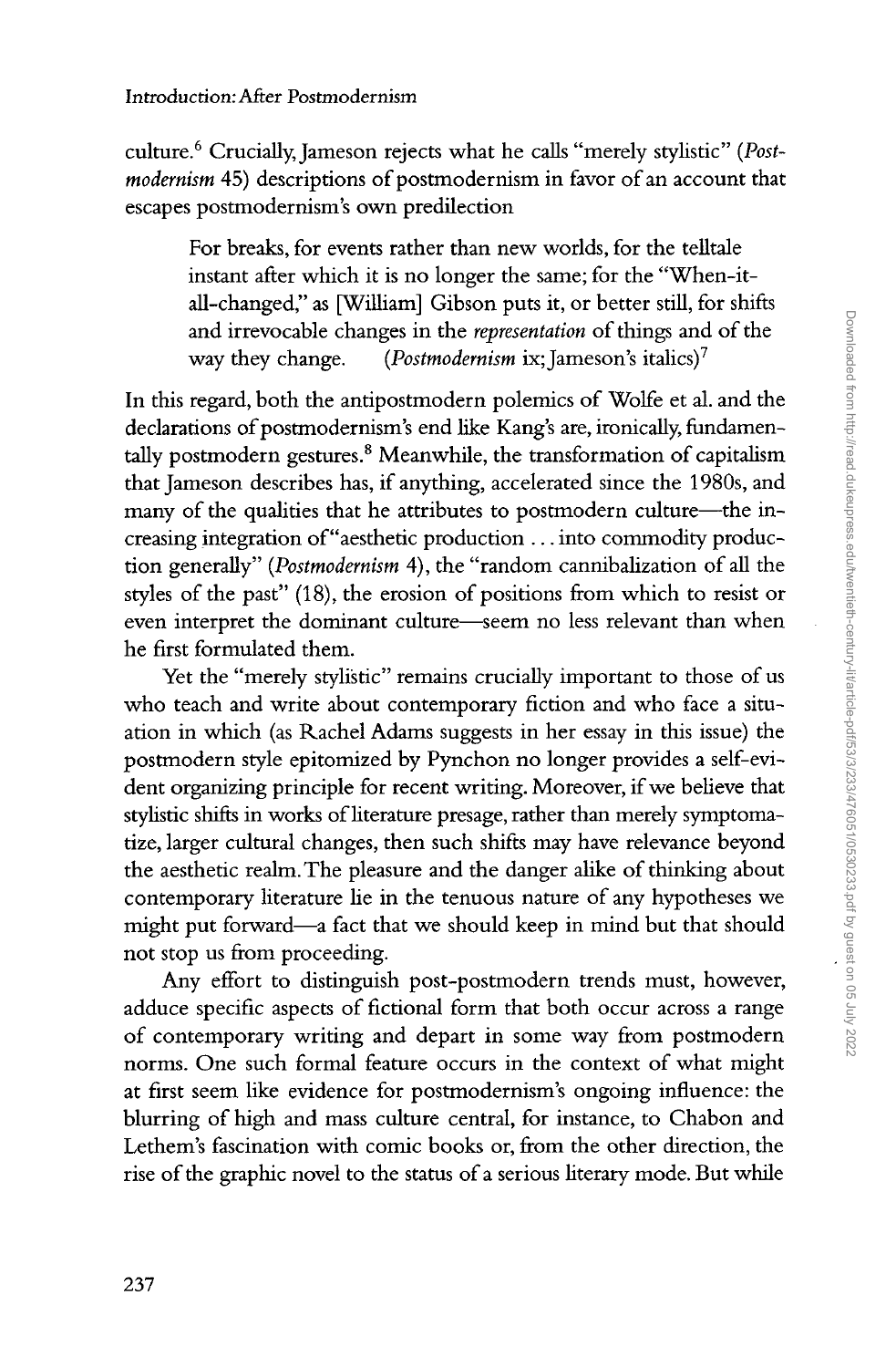postmodernism embraced popular forms in ways that modernism never did, there is a difference between the transitional but still self-consciously "literary" appropriation of popular genres in the work of authors like Barth and Pynchon (and still relevant for younger writers like Colson W hitehead and Michael Cunningham) and a newer tendency to confer literary status on popular genres themselves. Lethem, for instance, has with his 2003 *The Fortress of Solitide* (the same novel that not uncoincidentally exemplifies what I have called his comic-book magical realism) definitively crossed the divide from genre writer to serious artist, bringing earlier works like *Motherless Brooklyn* (1999) along with him. And certain science fiction authors— Octavia Butler, Samuel Delany,William Gibson, Kim Stanley Robinson, and Neal Stephenson among them-increasingly garner critical attention of the sort that Richard Ohmann once described as conferring "pre-canonical" (398n2) status. Jameson himself has hinted that Robinson's Mars trilogy (1992–1996) limns an emergent post-postmodern literary form ("If I find").<sup>9</sup> The graphic novel likewise represents a case of a formerly disreputable medium that suddenly finds itself elevated to the status of literature (an uneven transition registered, among other places, in contemporary graphic fiction's tendency to insist on its own shameful relationship to established cultural forms [Worden 894—901, passim]).

From the opposite side of the cultural divide, authors with recognized high-cultural cachet now increasingly make forays into popular genres: the paperback romance in Bharati Mukherjee's *Holder of the World* (1993); the historical thriller à la Caleb Carr in E. L Doctorow's *The Waterworks* (1996); the contemporary crime thriller in Cormac McCarthy's *No Coun*try for Old Men (2005); and the political potboiler in John Updike's *Terrorist* (2006). Philip Roth's *The Plot Against America* (2004)—which turns, in the wake of Roth's elevation to the status of the only working fiction writer to merit a Library of America edition, to the science fictional subgenre of the alternate history—provides a concrete example of how such recent deployments of genre fiction depart from high postmodernism's use of mass cultural materials. Rather than incorporating genre elements into a nonrealistic, fragmented, and metadiscursive narrative, as Pynchon does with the political conspiracy in *The Crying of Lot 49* or Barth with the sentient supercomputer in *Giles Goat-Boy* (both 1966), Roth adopts the science fiction plot wholesale as a framing device for a fundamentally realistic story of his family as they might have been under different his-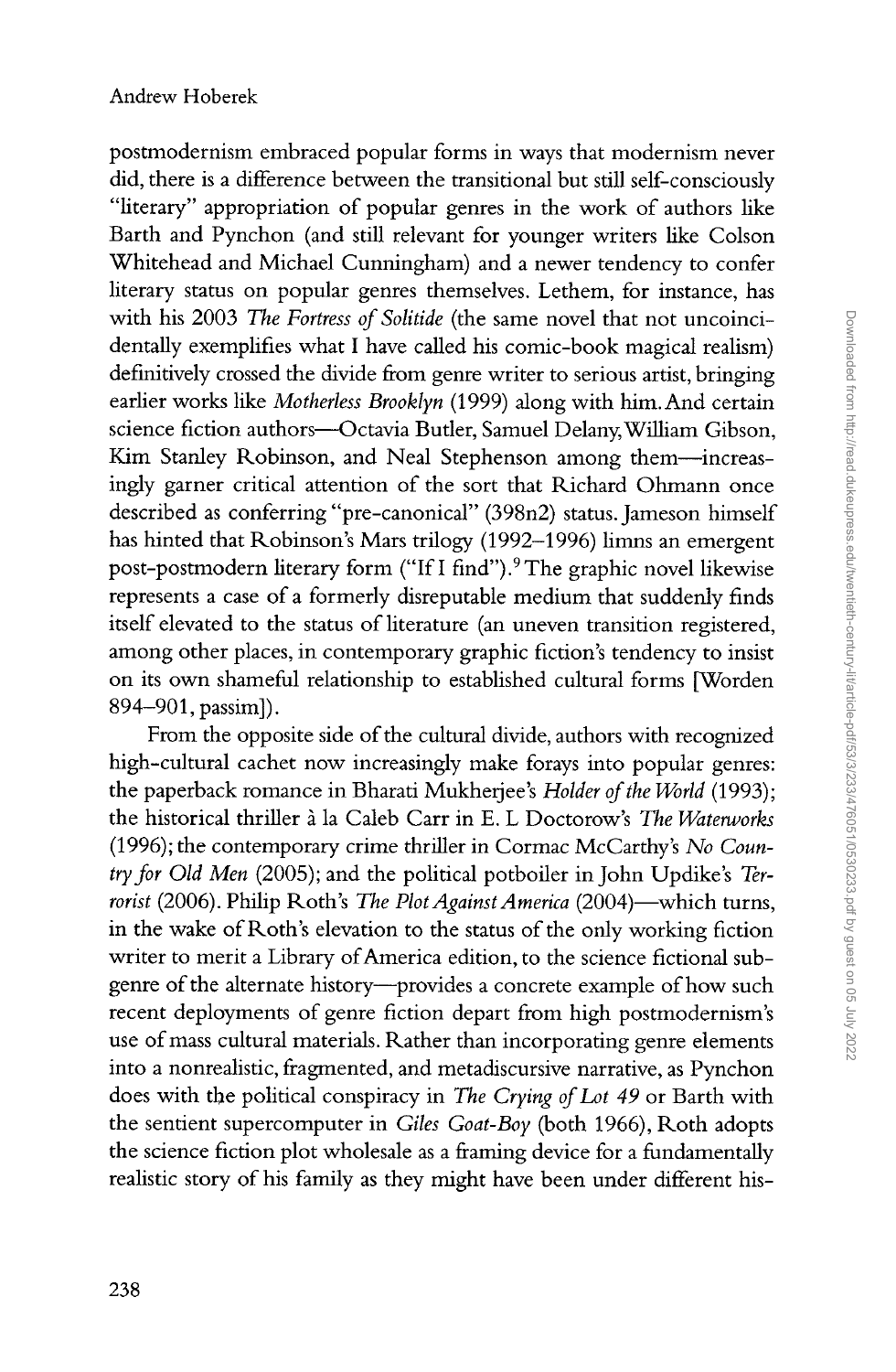torical circumstances. The "plot" of his title, that is, links the conspiracy in the novel to the pressure that the genre mode exerts on it at the level of form. Here it's worth noting that in "The Story Behind 'The Plot Against America'" Roth claims that "I had no literary models for reimagining the historical past" (10). Whether he speaks out of ignorance or disingenuousness (does, for instance, "literary" mean something more exclusive than just "in books"?), he retains enough of a residual commitment to the distinction between serious and genre fiction to either not know about or actively disavow the connection between his book and the huge corpus of science fiction novels—Ward Moore's *Bring the Jubilee* (1952), Philip K. Dick's *The Man in the High Castle* (1962), and Keith Roberts's *Pavane* (1968), among others—that anticipate *Plot*. The point here is that Pynchon or Barth wouldn't have to disavow their borrowings from science fiction, since these borrowings are so clearly subsumed into a properly "literary" framework.

We can see in this example a continuity with the postmodern project as it works its way back and forth between the production and criticism of fiction: postmodern fiction's openness to mass culture begets the culturalist turn in criticism which begets not only the opening of the canon but also the expansion of what counts as literature in the present. Among younger authors this shift can be quite self-conscious. Thus Michael Chabon argues— at the same time that his fiction progresses from the early novels of alienated middle-class life through the transitional *The Amazing Adventures of Kavalier and Clay* (2001) to *The Final Solution* (2005), a novella featuring an unnamed but recognizable Sherlock Holmes, and his own alternate history *The Yiddish Policemen's Union* (2007)— that serious authors should return to genre fiction as an antidote to the dominance of "the contemporary, quotidian, plotless, moment-of-truth revelatory story" (6), a form he understands not as essentially literary but as itself a genre contingently elevated to high cultural status. Chabon's trajectory suggests the way in which a movement within postmodernism has produced a potentially different formal possibility, even as it militates against thinking of this stylistic shift in epochal terms, as a dramatic break from everything that has come before. If focusing on the "merely stylistic" has any value it is precisely here, in reminding us that cultural sea changes only retroactively take the form of dramatic paradigm shifts, and appear first in processes of gradual, uneven, cellular transformation. This requires those of us interested in what follows postmodernism to look backward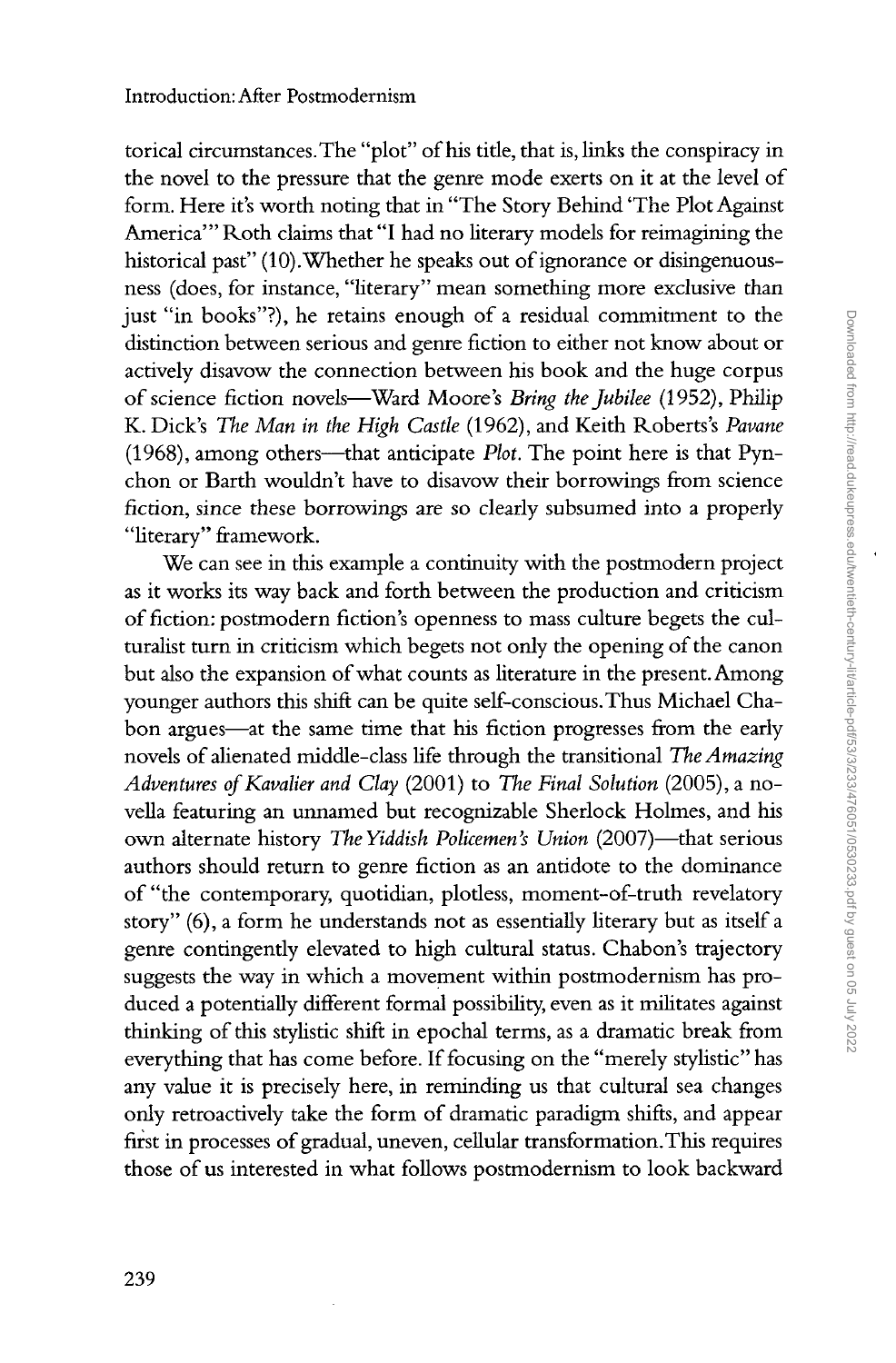Downloaded from http://read.dukeupress.edu/twentieth-century-lit/article-pdf/53/3/37476051/0530233.pdf by guest on 05 July 2022 Downloaded from http://read.dukeupress.edu/twentieth-century-lit/article-pdf/53/3/233/476051/0530233.pdf by guest on 05 July 2022

### Andrew Hoberek

as well as forward, to consider what might have been taking place under our noses for some time. If the embrace of generic forms is in fact symptomatic, for instance, then what do we make of an author like Joyce Carol Oates, who has been pursuing it on and off throughout her career (and direcdy under her pseudonyms Rosamond Smith and Lauren Kelly)? Does this mean that Oates, so far from pursuing a residual form of realism alongside the postmodernism whose career roughly parallels her own, was in fact pioneering an emergent form to which authors like Roth and Chabon have come only lately? Green points out that postmodernism retroactively transformed our understanding of modernism (22); the same will inevitably be true of whatever succeeds postmodernism.

I have focused on the changing status of genre fiction not because it is the only or even necessarily the most important shift in recent fiction (it tells us little, for instance, about Lahiri's traditional, highly crafted prose), but because in its very concreteness it exemplifies the uneven transformations taking place in the fictional field. One might point to other such shifts, and indeed the contributors to this volume do. If, as I have already suggested, American fiction has entered a phase of as-yetuncategorized diversity similar to the one that prevailed following World War II, then the proper response to this shift consists neither of assertions of postmodernism's continued relevance nor of sweeping declarations of a potential successor but rather of concrete analyses of literary form and the historical conditions that shape it. Mark McGurl's recent essay "The Program Era" provides a compelling example of such an approach applied to the grand arc of post-World War II fiction. McGurl argues that the rise of creative writing programs played an as-yet curiously underanalyzed role in shaping this fiction. As his essay makes clear, such an approach need not disavow questions of periodization: indeed, he provides a refreshingly novel account of the "metafictional reflexivity" (111) commonly associated with postmodernism by relating it to postwar fiction's "production in and around a programmatically analytical and pedagogical environment." Likewise, he expands our understanding of what constitutes the main line of postwar fiction, provocatively linking the "high cultural pluralism" (117) of the multicultural tradition and the "technomodernism" of "writers like Powers, DeLillo, and Pynchon" (121) as twin products of the institutional pressures shaping the postwar academy  $(117-21)$ . Of course, like any process of selection, McGurl's model leaves some things out. His account of postwar fiction, for instance, does not promise to say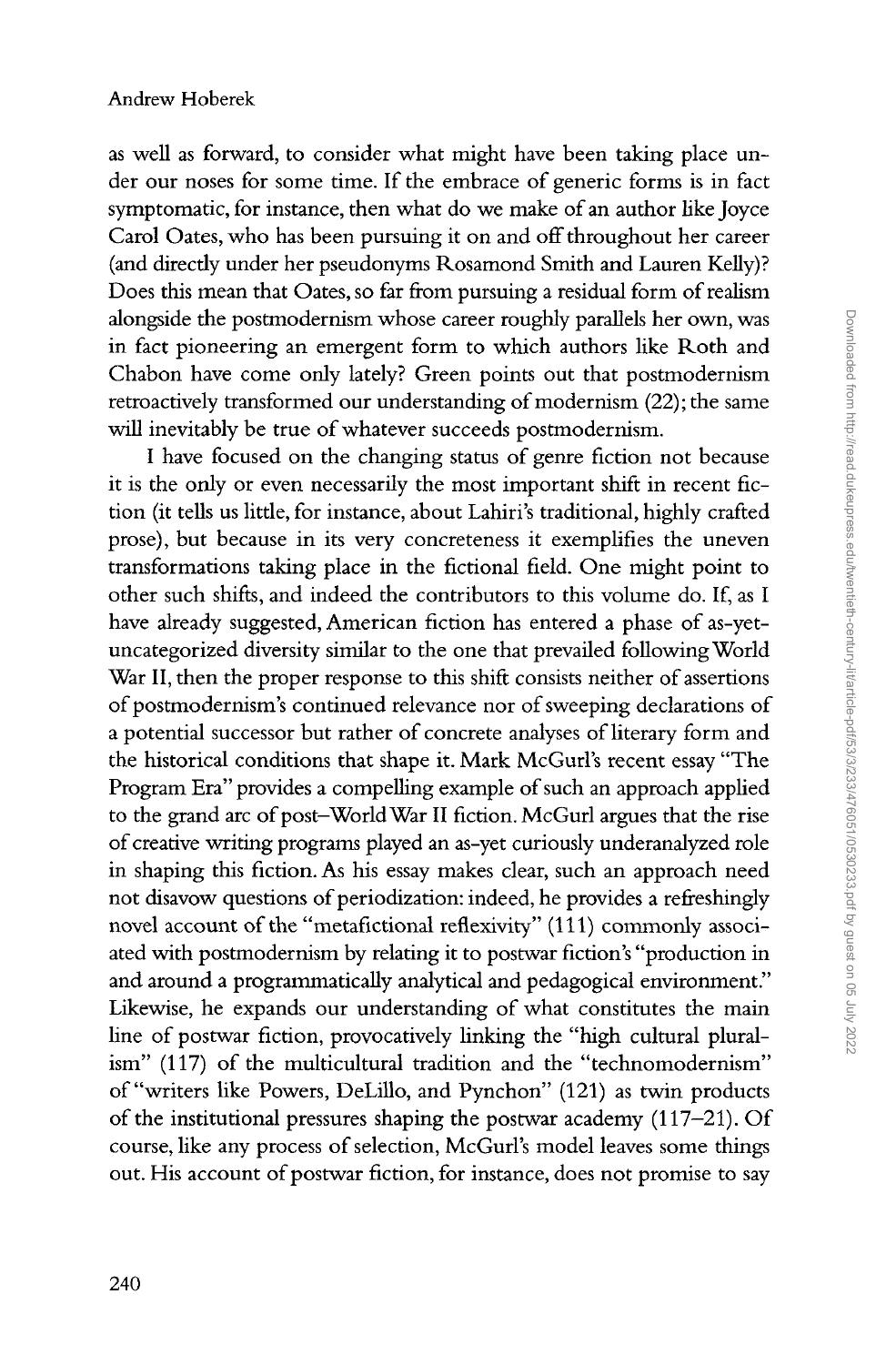much about the Beats, whose stylistic contribution to postwar letters Ann Douglas has stressed. So too, McGurl's account of "technicity" as a displaced form of ethnicity created in the juxtapostion of writing and science faculties  $(121-24)$  does much to explain the elevation of an author like Neal Stephenson, but it doesn't necessarily exhaust our understanding of genres now emerging into respectability from amateur or otherwise nonacademic subcultures—a phenomenon we might instead wish to trace back to the eminently nonacademic understanding of mental labor in the work of Philip K. Dick. And what of chick lit, a genre whose respectability remains questionable for reasons having to do with both gender and its proximity to consumer culture, but which itself identifies figures like Jane Austen and Charlotte Brontë as progenitors (Harzewski 41, Wells 48—49, Ferris) and in a work like Candace Bushnell's *Sex and the City* (1996, 2001) offers up something like the new social novel that Franzen says he wants but can only imagine as the impossible restoration of an outmoded form?<sup>10</sup> Such qualifications can only arise, however, in response to McGurl's argument, and in this respect his account of postwar fiction is far more productive than those that deploy *postmodernism* as a portmanteau term or a category into which all contemporary fiction must be made to fit by main force.

The contributors to this issue apply a similarly grounded approach to works of the last several decades. They discuss which features of social life they see as formative for contemporary American fiction and how they understand fiction as registering and displaying those determinate features. In short, they describe the books they teach and read and what vision of American social conditions they deduce from them. Their essays share many things in common, though in the context that I have sketched throughout this introduction two ideas in particular stand out. First, if contemporary fiction is indeed post-postmodern, this does not exemplify some singular, dramatic, readily visible cultural transformation— the search for which in fact constitutes a postmodern preoccupation— but grows out of a range of uneven, tentative, local shifts that in some cases reach back into the postmodern period and can now be understood in hindsight as intimations of a new order. And as a corollary, these shifts can be apprehended neither in wholly aesthetic nor wholly historical terms but only in the intersections of specific stylistic and historical phenomena. With these thoughts in mind, the current volume seeks not to offer some new and sweeping theory of the post-postmodern but rather to begin to as-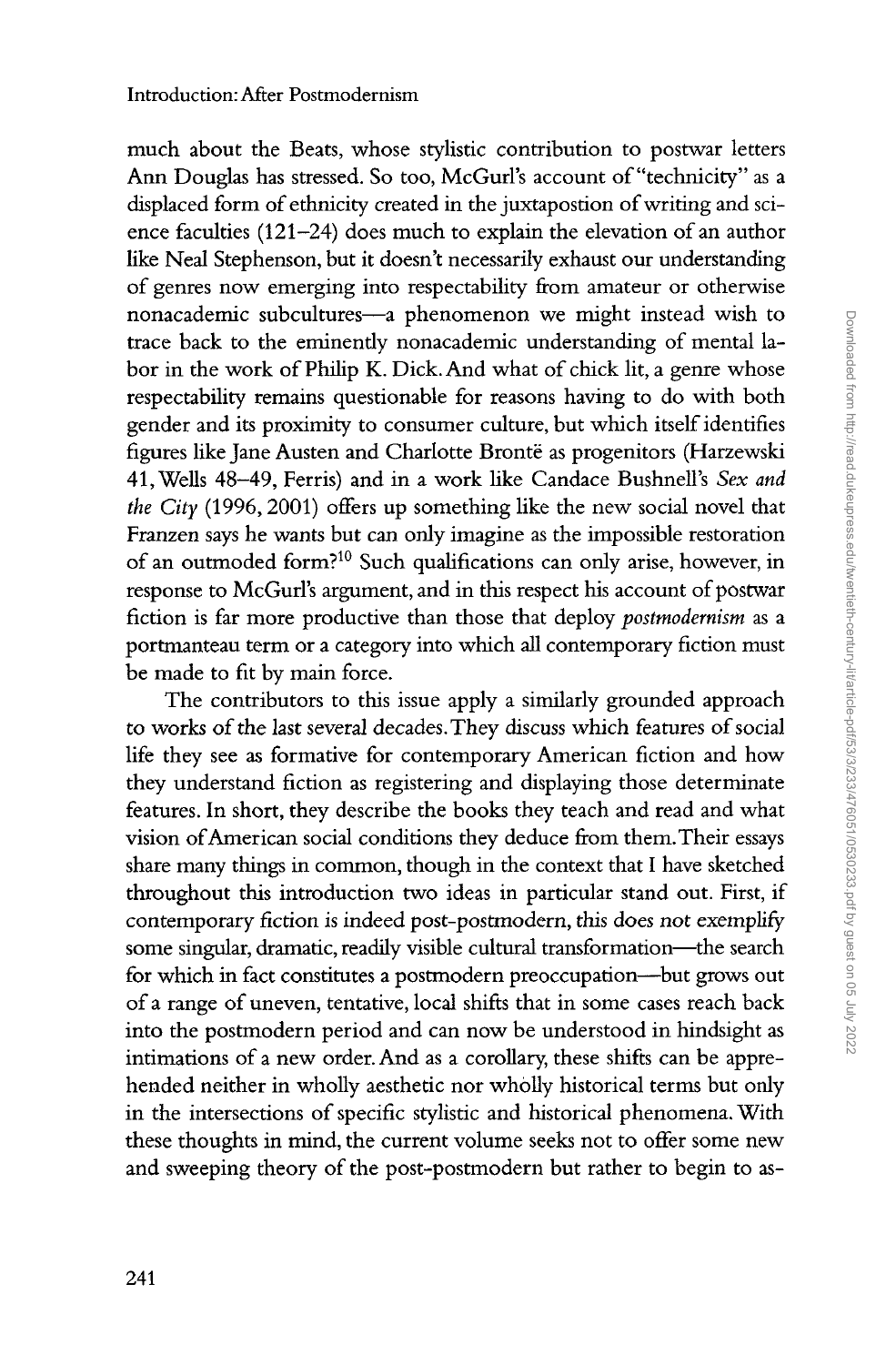## Andrew Hoberek

semble the kinds of concrete evidence for its existence that may someday make such a theory possible. Periodization is a valuable goal, but pursued properly, it is a long-term process that builds on rather than preempts such specifics. If we can initiate a conversation about contemporary fiction and what comes after postmodernism, we will have accomplished our goal.

## Notes

1. In his 1989 *Harper's* essay "Stalking the Billion Footed Beast," Wolfe scolds his contemporaries for isolating themselves in sterile language games and giving up what he sees as the larger purpose of fiction: coordinating the flux and flow of contemporary urban experience in a new social realism. Meanwhile, in his frequently cited review of Rick Moody's 2002 memoir *The Black Veil,* Peck takes to task what he describes as the

bankrupt tradition ... that began with the diarrheic flow of words that is *Ulysses,* continued on through the incomprehensible ramblings of late Faulkner and the sterile inventions of late Nabokov (two writers who more or less sold out their own early brilliance), and then burst into full, foul life in the ridiculous dithering of John Barth and John Hawkes and William Gaddis, the reductive cardboard constructions of Donald Barthelme, the word-by-word wasting of a talent as formidable as Thomas Pynchon's, and finally broke apart like a cracked sidewalk beneath the weight of the stupid—just plain stupid—tomes of Don DeLillo. (185)

And finally Franzen, who expressed nostalgia for "the social novel" in a controversial 1996 *Harper's* essay ("Perchance to Dream" 37), has more recently used an essay on Gaddis as a platform for arguing against what he sees as the cult of difficulty for its own sake represented by "Pynchon, DeLillo, Heller, Coover, Gaddis, Gass, Burroughs, Barth, Barthelme, Hannah, Hawkes, McElroy, and Elkin" ("Mr. Difficult" 246).

2. For an extended account of postmodernism's rise to critical prominence see Green 29-34.

3. See Jerome Klinkowitz and the other essays that appear along with his in the special issue of *Symploke* titled *Fiction's Present.*

4. Green criticizes Steiner for what he sees as an antiexperimentalist bias similar to the one that I argue characterizes the polemics of Wolfe, Peck, and Franzen (25—28), although Green's account of Steiner's essay misrepresents her claims on several fronts. He argues, for instance, that she sets up a simplified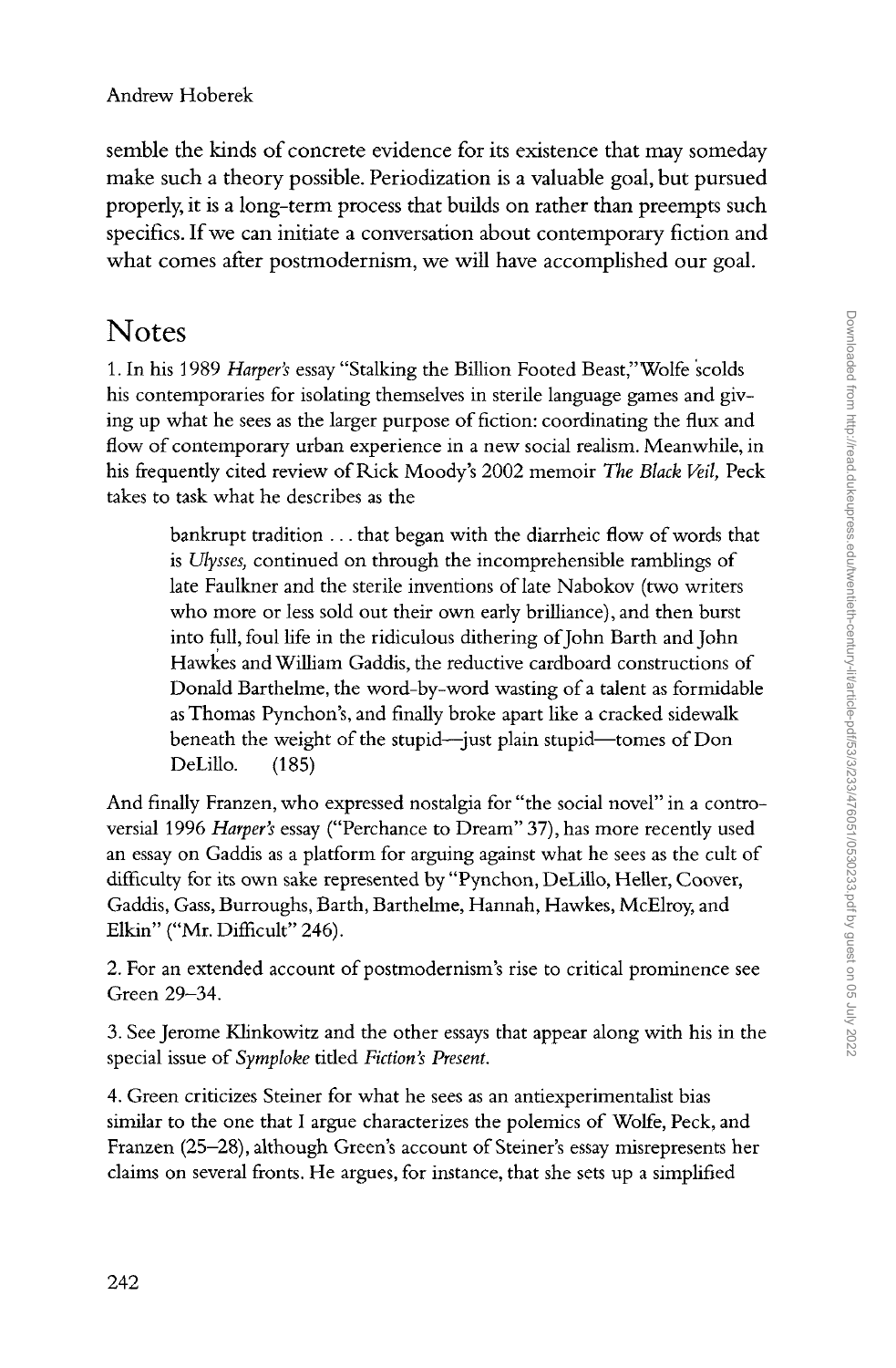"dichotomy between metafictionists and realists" (28), an assertion that ignores her actual tripartite division of contemporary fictional strands. He contends, furthermore, that "This opposition disregards the antirealism or postmodernism of minority authors" (28), a claim belied by her argument that Morrison's *Beloved* "mixes novelistic norms as violently as Don DeLillo in *White Noise,* mingling the ghost tale with the historical novel, dream narrative, and metastory" (Steiner 516). Steiner's reading of *Beloved* in fact instances her compelling description of the second-generation postmodernists of the 1980s (Morrison, DeLillo, and in one of his many reinventions, Philip Roth) as characterized by their expert blending of the experimental, realist, and autobiographical strands.

5. For a thorough discussion of Franzen's writing in the context of the Winfrey debacle see Green 79—116.

6. Arthur Danto provides a different account of postmodernism as characterized by stylistic heterogeneity. Briefly, he argues that the history of Western painting up until about the mid-1960s goes through two phases, a realist or Vasarian one (after the Renaissance painter and biographer Giorgio Vasari) in which art is concerned with increasingly more exact approximations of visual experience, and a modernist or Greenbergian one (after Clement Greenberg) in which it self-consciously investigates its own conditions of production. With the Warholian revolution, however, art enters a phase "after the end of art" (12), which is to say after the end of singular, progressive narratives about art. In this "post-historical" period, which "is defined by the lack of a stylistic unity, or at least the kind of stylistic unity which can be elevated into a criterion and used as a basis for developing a recognitional capacity," artists continue to work, but they are "liberated to do whatever they want to do" (125). In Danto's chronology, postmodernism is not only "a certain style we can learn to recognize" (11) but also an overly broad periodizing term pressed into existence when it finally becomes clear—something that does not happen "until well into the seventies and eighties"—that the modernist project no longer adequately characterizes the range of contemporary art. Postmodernism is, in this second sense, something like the afterlife of an afterlife, which temporarily forestalls the realization that art production now proceeds in the absence of a single determinate narrative of what it should do. Contra Jameson's stress on the ideological ramifications of heterogeneity in disabling analysis and judgment, Danto sees in this situation a kind of utopian foreshadowing of social diversity (125—28, passim)—a vision not entirely incompatible with Jameson's, if we recall Jameson's own insistence in his earlier essay "Reification and Utopia in Mass Culture" on the dialectical coexistence of utopian thought and ideology. While not unproblematically transferable to the case of fiction, Danto's account interestingly parallels Steiner's discussion of experimental postmodernism as an extension of modernism that became "a synecdoche for the whole period" (Steiner 428).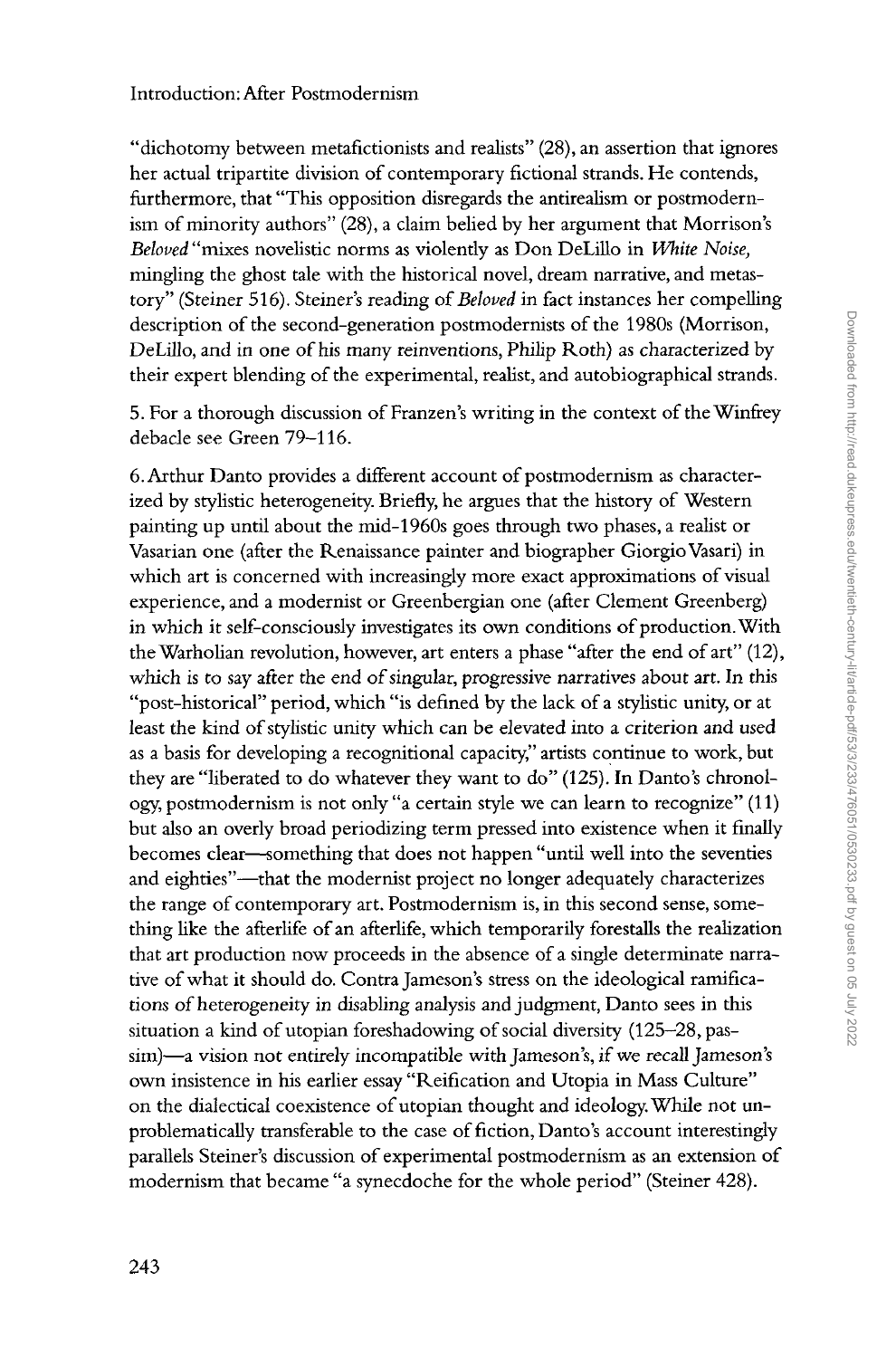## Andrew Hoberek

#### 7. See also Green 19—24.

8. Kang's precise declaration of the time of postmodernism's expiration echoes, for instance, David Harvey's well-known statement placing "the symbolic end of modernism and the passage to the postmodern [at] 3:32 p.m. on 15 July, 1972, when the Pruitt-Igoe housing development in St. Louis ... was dynamited as an uninhabitable environment for the low-income people it housed" (39). While Harvey locates the end of modernism in the destruction of a symbol of modern standardized architecture, and Kang the end of postmodernism in the mass diffusion of its worldview, this difference in the content of their statements obscures a more fundamental formal similarity: the urge to mark a shift in the way things are, or in the representation of the way things are, that postmodernism inherits from modernism (and in particular from modernism's characteristic nonfiction genre, the manifesto). It is, in this regard, fitting that many people attribute the use of Pruitt-Igoe as a periodizing marker to Harvey, even as he himself makes clear that he is citing the architectural historian Charles Jencks's earlier assertion (Jencks 9). And in fact both statements belong to a chain of periodizing claims reaching back at least to Virginia Woolf's 1924 pronouncement that "on or about December 1910 human character changed" (4)—a statement that already, in the mid-1920s, demonstrates the "postmodern" fascination with the liminal event. The fact that postmodernism tends to reduce such declarations to the level of the gestural, to the content of a repetition compulsion, accounts for the anxiety of its own periodizing declarations, encoded among other places in the numerous ruminations on the derivative (post-something else) nature of its name.

Bill Brown's recent meditation on Jameson's theory of postmodernity, which opens:

When will we know that it was not the implosion of Minoru Yamasaki's Pruitt-Igoe complex in Saint Louis (15 July 1972) but, rather, the collapse of Yamasaki's World Trade Center in New York (11 Sept. 2001) that marked the advent of postmodernity, a postmodernity we've just begun to live? (734)

gestures toward this dynamic in what is arguably an effort to overload it and make it collapse of its own weight. Acknowledging the partial plausibility of claims—most notably Slavoj Zizek's—that the destruction of the twin towers marked the breakdown of the postmodern culture of the simulacrum, Brown nonetheless avers that "9/11 marks both a discontinuity and a significant continuity in the national and international landscape" (748n3) and suggests that the postmodern might best be thought of in terms that foreground its continual "reenactment" of such periodizing breaks and hence render ambiguous "the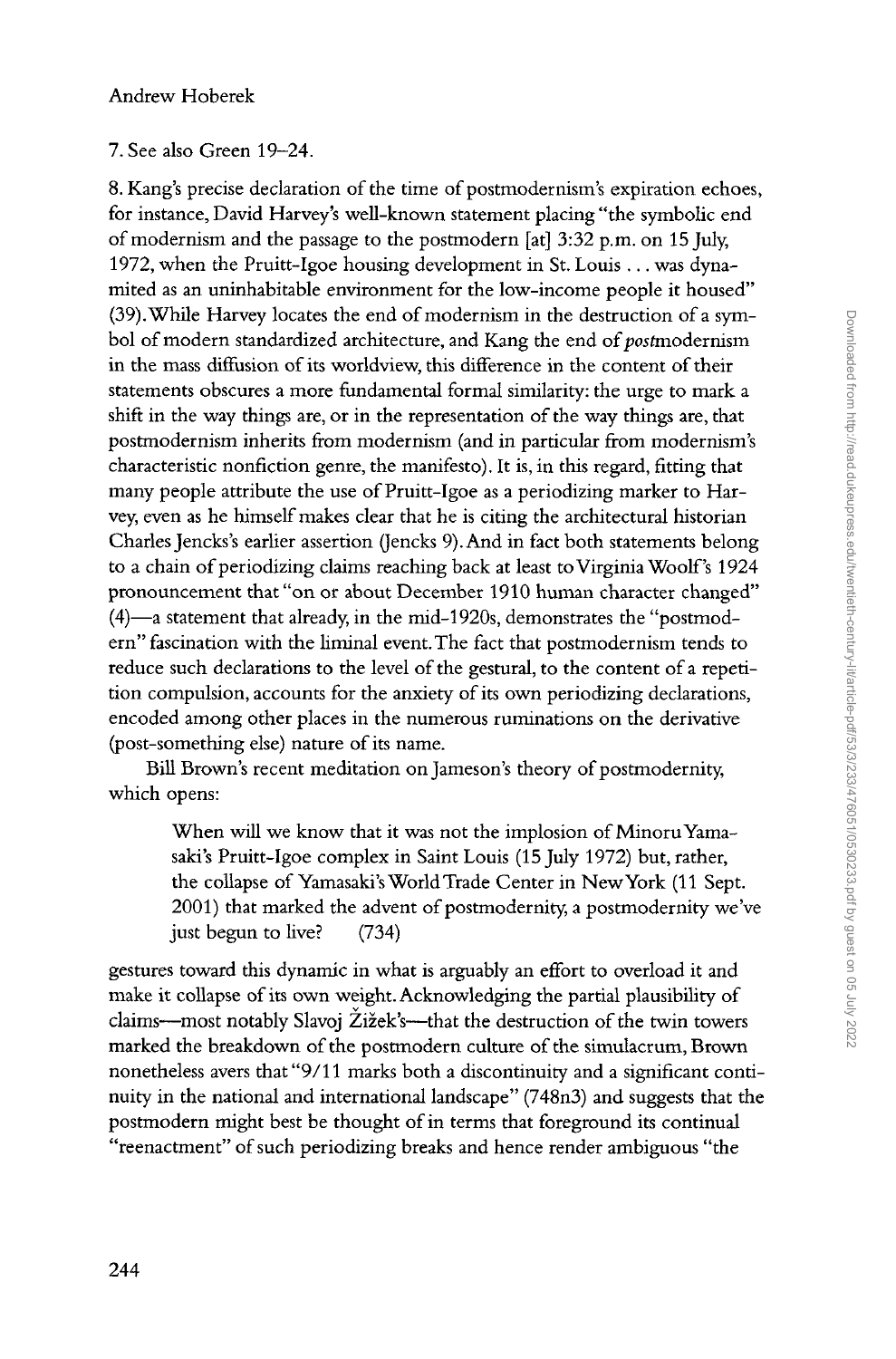### Introduction: After Postmodernism

relation between modernity and its others, what we call the pre- and postmodern" (735).

9. See also Jameson's discussion of Gibson ("Fear and Loathing"); Walter Benn Michaels's readings of Butler, Delany, Robinson, and Stephenson; and Mark McGurl's comments on Stephenson.

10. Bushnell's book, so far from prefiguring the formulas of the genre it helps inaugurate, is notoriously fragmented. Having famously begun as a series of sketches for the *New York Observer,* in which a first-person narrator details the experiences of a variety of New Yorkers (including an English journalist who serves partly as the narrator's doppelganger and partly as the classic narrative device of the outside observer), *Sex* gradually coalesces into a novel organized around a single character (Carrie Bradshaw) and her friends. But so far from constituting grounds for aesthetic failure, this aspect of the book conveys something of the eighteenth-century excitement of a literary form being fitted to a reality it is trying to encompass. And even with the dissatisfying new chapters appended to the book after the success of the television show, the 2001 edition still offers a conclusion that departs from the standard one invented by Charlotte Bronte: instead of "Reader, I married him" (Bronte 426), "Carrie is happily single" (Bushnell 243). For this account of Bushnell's book I am indebted to Michael Piafsky, who taught me how to read and teach it in our Fall 2005 class Contemporary Fiction and the Publishing Industry.

Many thanks to Caren Irr, who played a major role in the early stages of this project, and several of whose incisive formulations appear in this introduction. Thanks also to Michael Piafsky and the students in my Winter 2006 graduate seminar on the art of the literary essay for helping me to refine other ideas contained herein, to the MLA and the Narrative Society for providing fora for early versions of the essays that follow, to Jeffrey Nealon for thoughtful commentary on these pieces, to Lee Zimmerman and Jim Berger for giving them a home, and to Jim Martin for thorough and incisive copyediting.

## Works cited

Barth, John. "The Literature of Exhaustion." Klein 267—79.

- Brontë, Charlotte. *Jane Eyre.* 1847. *The Penguin Brontë Sisters*. New York: Penguin, 1984.
- Brown, Bill. "The Dark Wood of Postmodernity (Space, Faith, Allegory)." *PMLA* 120.3 (May 2005): 734-50.

Bushnell, Candace. *Sex and the City.* New York: Warner, 2001.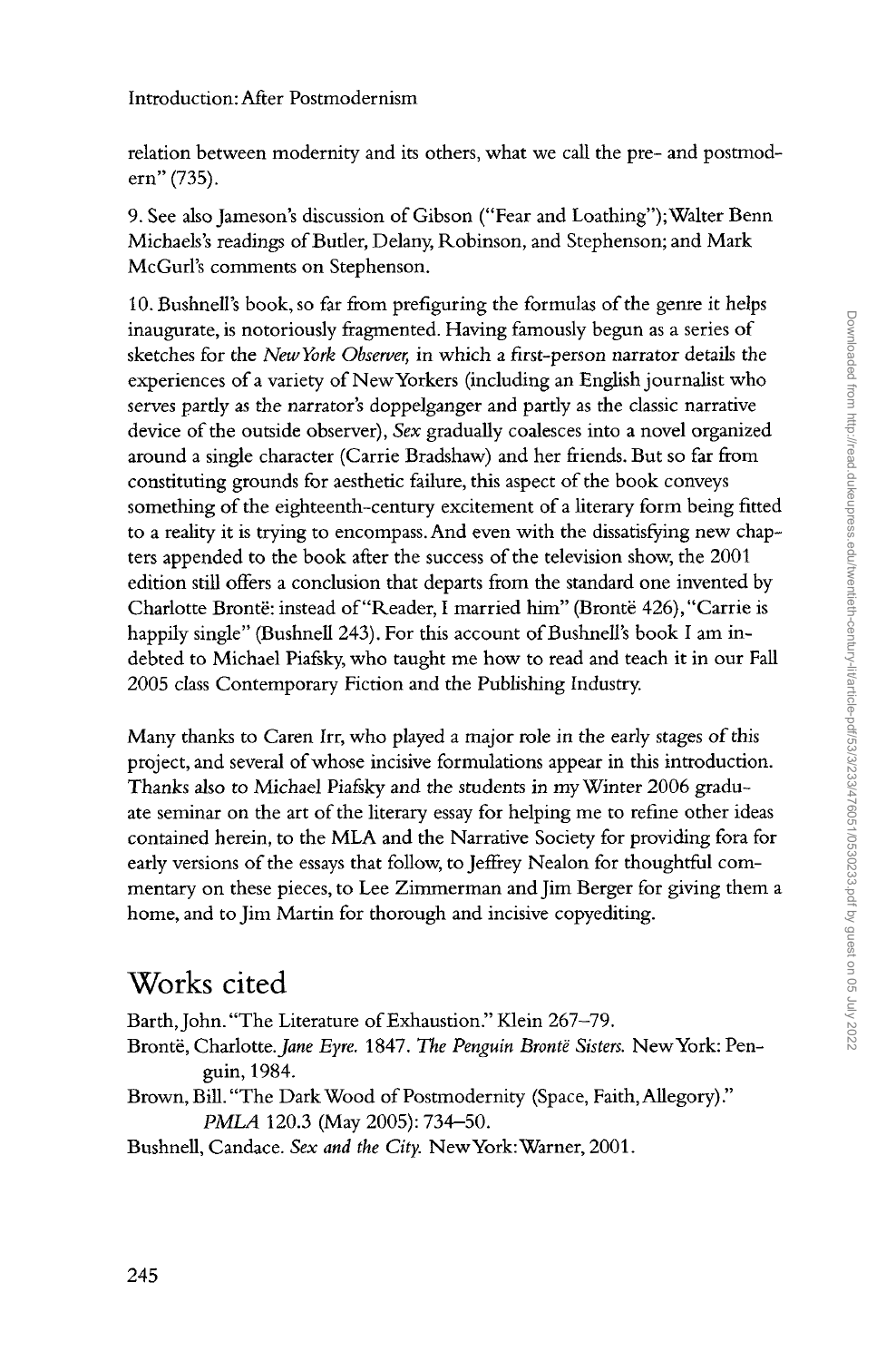- Chabon, Michael. "The Editor's Notebook: A Confidential Chat with the Editor." *McSweeney's Mammoth Treasury of Thrilling Tales.* New York: Vintage, 2003. 5-8.
- Danto, Arthur. *After the End of Art: Contemporary Art and the Pale of History.* Princeton: Princeton UP, 1997.
- Douglas, Ann. '"Telepathic Shock and Meaning Excitement': Kerouac's Poetics of Intimacy." *College Literature 27.1* (Winter 2000): 8-21.
- Feldman, Burton. "Anatomy of Black Humor." Klein 224-28.
- Ferris, Suzanne. "Narrative and Cinematic Doubleness: *Pride and Prejudice* and *Bridget Jones's Diary."* Ferris andYoung 71—84.
- Ferris, Suzanne, and Mallory Young. *Chick Lit:The New Woman's Fiction.* New York: Routledge, 2006.
- Fiedler, Leslie. "Cross the Border—Close the Gap." 1970. *A New Fiedler Reader.* Amherst: Prometheus, 1990. 270-94.
- Franzen, Jonathan. "Mr. Difficult." 2002. *How to Be Alone: Essays.* New York: Harper, 2003. 238-69.
	- ---------."Perchance to Dream: In the Age of Images, a Reason to Write Novels." *Harper's* Apr. 1996:35-54.
- Green, Jeremy. Late Postmodernism: American Fiction at the Millennium. New York: Palgrave, 2005.
- Harvey, David. *The Condition of Postmodernity.* Oxford: Blackwell, 1989.
- Harzewski, Stephanie. "Tradition and Displacement in the New Novel of Manners." Ferris andYoung 29—46.
- Hassan, Ihab."POSTmodernISM: A Paracritical Bibliography." *The Postmodern Turn: Essays in Postmodern Theory and Culture.* Columbus: Ohio State UP, 1987.25-45.
- Howe, Irving. "Mass Society and Post-Modern Fiction." Klein 124-41.
- Hutcheon, Linda. *A Poetics of Postmodernism: History, Theory, Fiction.* New York: Routledge, 1988.
- Jameson, Fredric."Fear and Loathing in Globalization." *What Democracy Looks Like: A New Critical Realism for a Post-Seattle World.* Ed. Amy Schrager Lang and Cecelia Tichi. New Brunswick: Rutgers UP, 2006.123-30.
	- --------- .'"If I find one good city I will spare the man': Realism and Utopia in Kim Stanley Robinson's Mars Trilogy." *Learning from Other Worlds: Estrangement, Cognition, and the Politics of Science Fiction and Utopia.* Ed. Patrick Parrinder. Liverpool: Liverpool UP, 2000.208—32.
	- ---------. *Postmodernism, or The Cultural Logic of Late Capitalism.* Durham: Duke UP, 1991.
	- ----<sup>"</sup>Reification and Utopia in Mass Culture." *Signatures of the Visible*. New York: Routledge, 1990.9—34.